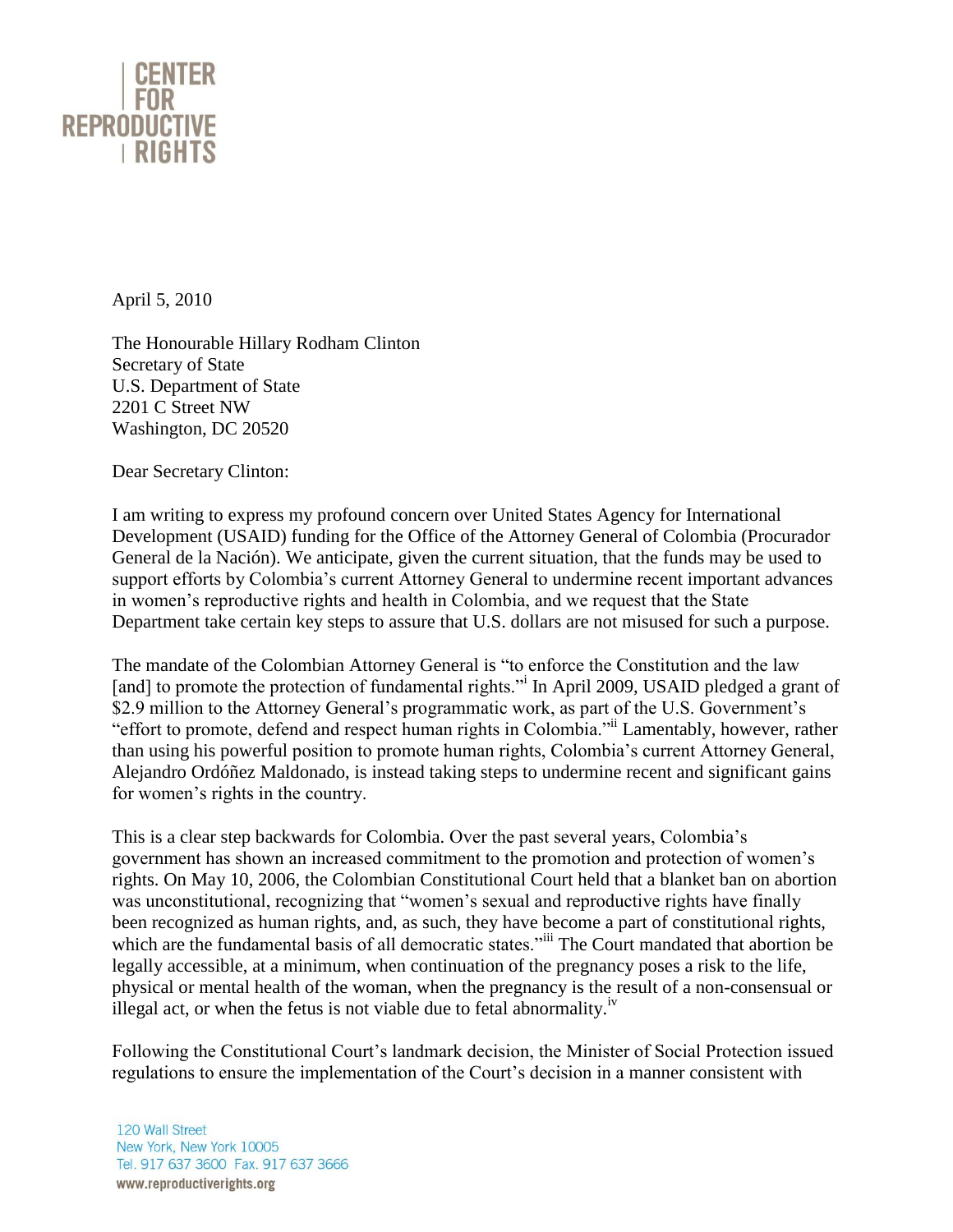international standards recommended by the World Health Organization.<sup>V</sup> In response to a series of cases challenging the validity of the decision, the Constitutional Court has developed a rich jurisprudence affirming this right and defining its scope and content, including clarifying the rights of adolescents and disabled women to consent to abortion and prohibiting discrimination against women who are unable to pay for legal abortion services.<sup>vi</sup>

Rather than respecting and protecting these advancements for women's rights, as his post requires, Attorney General Ordóñez actively seeks to dismantle them. In a memorandum about implementation of the Court's ruling in May 2006, Mr. Ordóñez outlined requirements for medical institutions "to ensure the fundamental rights of the unborn human beings" even in those instances where abortion is legal,  $\frac{v}{u}$  notwithstanding the fact that the Constitutional Court explicitly held that the fundamental right to life that human beings enjoy under the Colombian Constitution does not extend to fetuses.  $\frac{1}{10}$  Moreover, in response to a recent decision by the Constitutional Court affirming both the right to abortion in some circumstances and that assertions of conscientious objection are limited to medical practitioners,<sup>ix</sup> Mr. Ordóñez announced that he would seek a nullification of the ruling. $^x$ 

In addition, Mr. Ordóñez appointed Ylva Myriam Hoyos, one of the most outspoken opponents of the Constitutional Court's decision on abortion, as the Delegated Attorney for the Defense of the Human Rights of Children, Adolescents and the Family.<sup>xi</sup> Ms. Hoyos has used her position to limit women's access to legal abortion services, most recently by announcing an investigation into the creation of a women's health clinic in Medellín, which ultimately led the Mayor of Medellín to declare that legal abortions would not be performed at the clinic. $x^{i}$  Ms. Hoyos is also the founder of Red Futuro Colombia, an organization whose efforts to nullify the Minister of Social Protection's norm implementing the Court's decision on abortion has led to a temporary suspension of this norm, impeding women's access to this constitutionally protected procedure.<sup>xiii</sup>

I value your personal commitment to women's reproductive rights and this Administration's recognition that "there is a direct line between a woman's reproductive health and her ability to lead a productive, fulfilling life."<sup>xiv</sup> I am therefore deeply concerned that USAID has allocated significant financial support to an institution that is actively seeking to undermine women's reproductive rights. I urge you to ensure that U.S. funding of foreign human rights institutions is consistent with the State Department commitments to promote and protect women's reproductive rights, in particular by:

- Establishing clear guidelines and oversight mechanisms to ensure that U.S. funding earmarked for, or disbursed to, the Office of the Attorney General is not being used to undermine or challenge these rights; and
- Ensuring that future USAID funding earmarked for Plan Colombia does not support Attorney General Ordóñez's programmatic work on issues related to reproductive health.

As President of the Center for Reproductive Rights, an organization that works in the U.S. and internationally to protect the reproductive rights and health of women around the world, I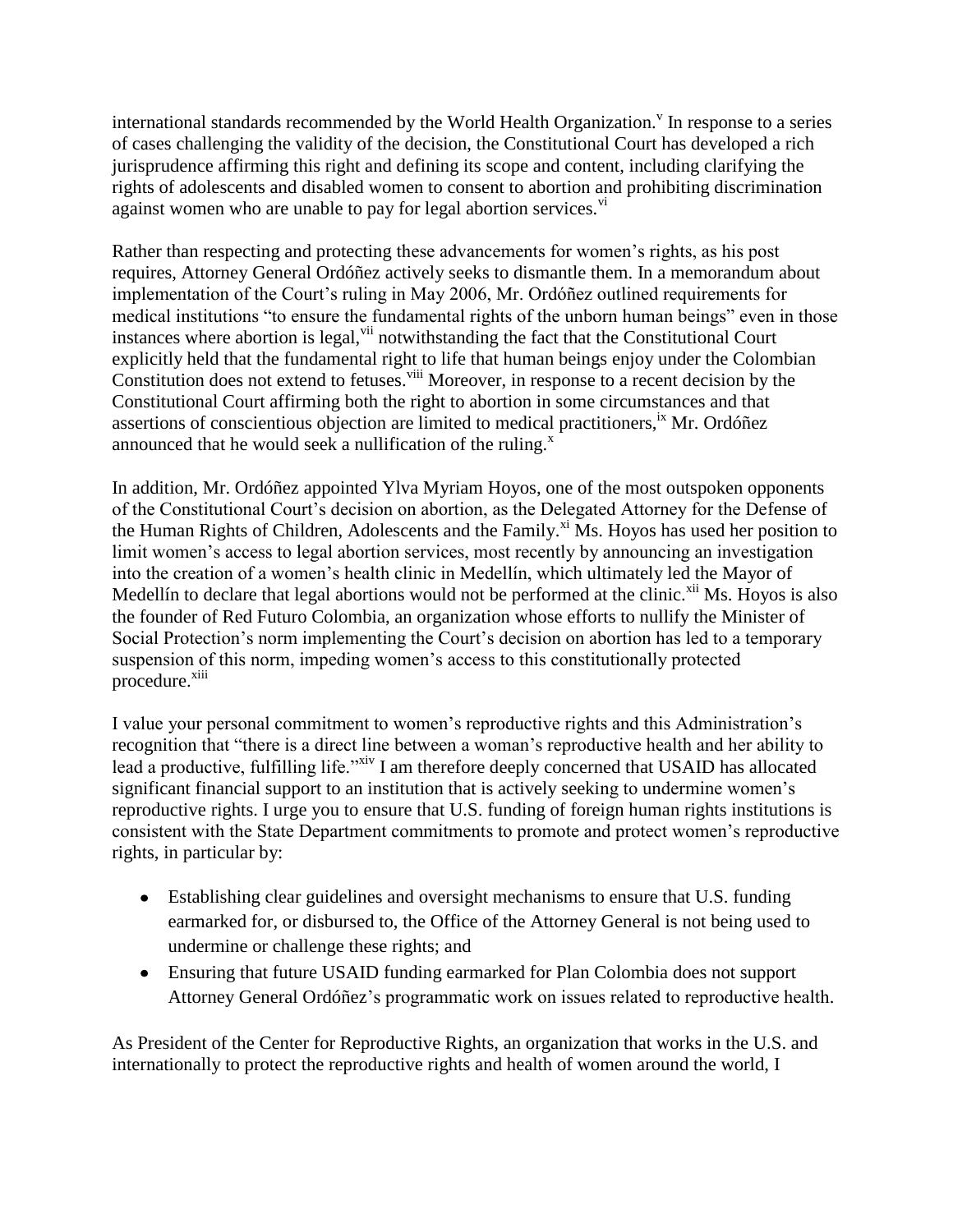appreciate your attention to this troubling matter. Please do not hesitate to contact our office with any questions or if you would like additional information.

Sincerely,

Nany No By

Nancy Northup, President Center for Reproductive Rights